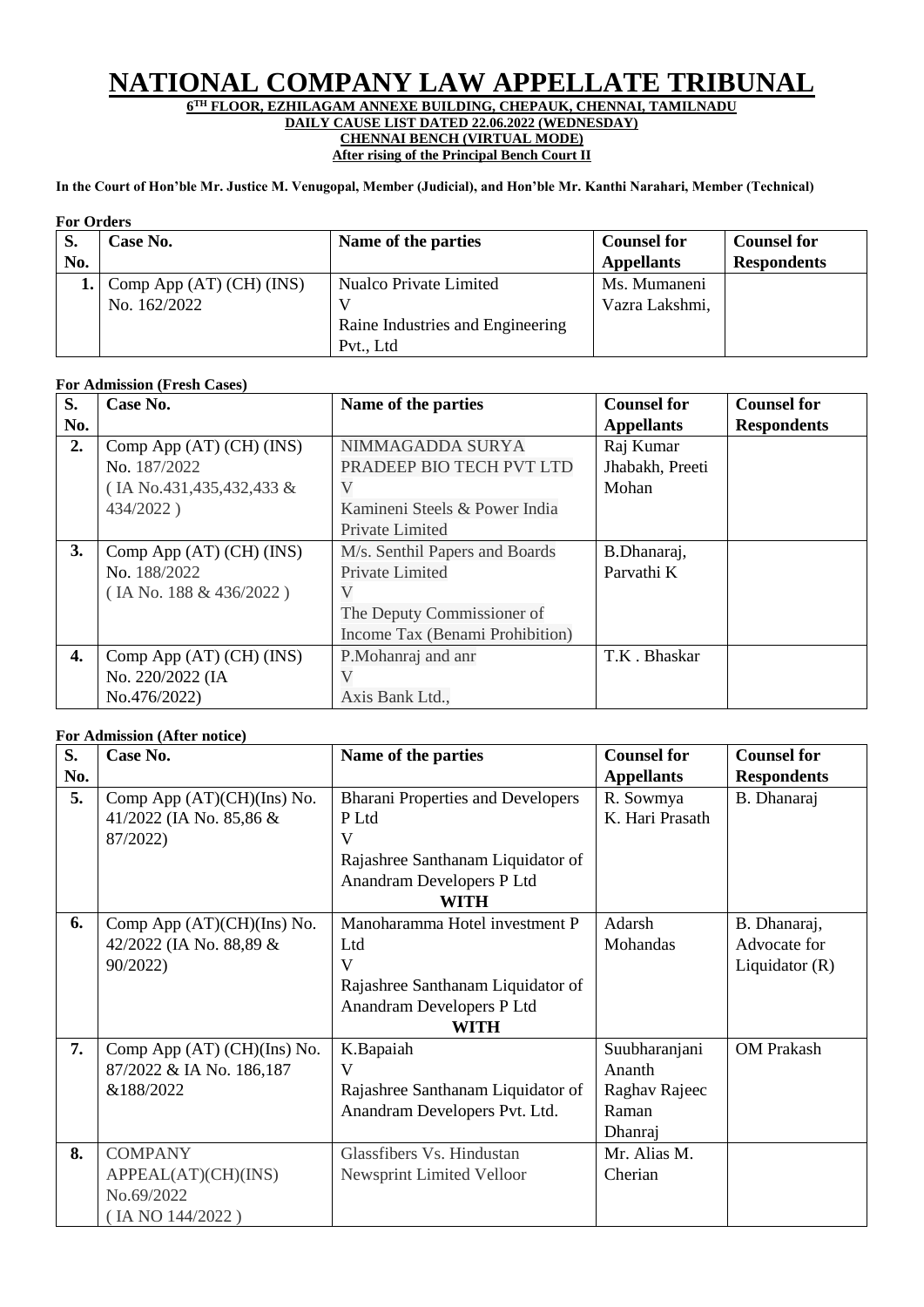| 9.  | <b>COMPANY</b>                     | Thamban P                                                     | Mr. Alias M.   |                             |
|-----|------------------------------------|---------------------------------------------------------------|----------------|-----------------------------|
|     | APPEAL(AT)(CH)(INS)                | $\mathbf V$                                                   | Cherian        |                             |
|     | No.73/2022                         | Hindustan Newsprint Limited                                   |                |                             |
|     | (IA NO 154/2022)                   | Velloor                                                       |                |                             |
| 10. | <b>COMPANY</b>                     | Sunil P.K Vs. Hindustan Newsprint                             | Mr. Alias M.   |                             |
|     | APPEAL(AT)(CH)(INS)                | <b>Limited Velloor</b>                                        | Cherian        |                             |
|     | No.75/2022                         |                                                               |                |                             |
|     | (IA NO 155/2022)                   |                                                               |                |                             |
| 11. | <b>COMPANY</b>                     | Hindustan Newsprint Employees                                 | Mr. Alias M.   |                             |
|     | APPEAL(AT)(CH)(INS)                | Co-Operative Bank Limited Vs.                                 | Cherian        |                             |
|     | No.68/2022                         | Hindustan Newsprint Limited                                   |                |                             |
|     | (IA NO 143/2022)                   | Velloor                                                       |                |                             |
| 12. | <b>COMPANY</b>                     | Shaji V K Vs. Hindustan Newsprint                             | Mr. Alias M.   |                             |
|     | APPEAL(AT)(CH)(INS)                | Limited                                                       | Cherian        |                             |
|     | No.77/2022                         |                                                               |                |                             |
| 13. | (IA NO 156/2022)<br><b>COMPANY</b> |                                                               | Ms. M. Savitha | Mr. Rohan                   |
|     |                                    | S. Rajendran Vs. South India<br><b>Hotels Private Limited</b> | Devi, Ms. M.S. | Rajasekaran                 |
|     | APPEAL(AT)(CH)(INS)<br>No.9/2022   |                                                               | Elamathi       | Caveator for R1             |
|     | (IA No. 18 & 20/2022)              |                                                               |                | Mr. Karuppaiah              |
|     |                                    |                                                               |                | Meyyappan,                  |
|     |                                    |                                                               |                | Advocate R <sub>2</sub> Mr. |
|     |                                    |                                                               |                | N.V. Prakash,               |
|     |                                    | <b>With</b>                                                   |                | <b>Advocate R9</b>          |
| 14. | <b>COMPANY</b>                     | SNJ Distillers Pvt Ltd Vs. S.                                 | Ms. Avinash    | Ms. M. Savitha              |
|     | APPEAL(AT)(CH)(INS)                | Rajendran                                                     | Krishnan Ravi, | Devi, Advocate              |
|     | No.1/2022                          |                                                               | Jerin Asher    | R1 Mr. M.L.                 |
|     | (Caveat NO 2/2022, IA NO           |                                                               | Sojan, Vikram  | Ganesh,                     |
|     | 3/2022, IA NO 2/2022)              |                                                               | Veerasamy and  | Advocate R10                |
|     |                                    |                                                               | NaweenW        | Mr. Karuppaiah              |
|     |                                    |                                                               |                | Meyyappan,                  |
|     |                                    |                                                               |                | Advocate.                   |
| 15. | <b>COMPANY</b>                     | <b>Punjab National Bank</b>                                   | Mr. Biswajit   | Mr. Sumesh                  |
|     | APPEAL(AT)(CH)(INS)                | V                                                             | Dubey, Ms.     | Dawan, Advocate             |
|     | No.46/2021                         | KSK Mahanadi Power Company                                    | Srideepa       | R1, Mr. Y.                  |
|     | (IA NO 101/2021, IA NO             | Limited                                                       | Bhattacharyya, | Suryanarayana,              |
|     | 103/2021, IA NO 102/2021, IA       |                                                               | Ms. Neha       | Advocate R2, Mr.            |
|     | NO 277/2022)                       |                                                               | Shivhare, Ms.  | Arvind                      |
|     |                                    |                                                               | Preethi Mohan  | Rajagopal,                  |
|     |                                    |                                                               |                | Advocate R2,                |

# **For Hearing**

| S.  | Case No.          | Name of the parties                 | <b>Counsel for</b> | <b>Counsel for</b> |
|-----|-------------------|-------------------------------------|--------------------|--------------------|
| No. |                   |                                     | <b>Appellants</b>  | <b>Respondents</b> |
| 16. | TA (AT)/134()2021 | Dr.RAvi Shankar Vedan               | Mr. T.K.           | Mr. E. Om          |
|     | In                |                                     | Bhaskar, Mr.       | Prakash, Sr.       |
|     |                   | <b>Tiffins Barytes Asbestos And</b> | Pranav             | Advocate R1, Mr.   |
|     | (IA NO 254/2022)  | Paints Ltd & Anr                    | Gopalakrishnan,    | K. Moorthy for     |
|     |                   |                                     | Mr. Mayan H.       | RP, Mr. Sumant     |
|     |                   |                                     | Jain               | Batra,-RP, Mr.     |
|     |                   |                                     |                    | Rana Mukherjee     |
|     |                   |                                     |                    | $-\mathrm{IP}$     |
|     |                   |                                     |                    |                    |
|     |                   |                                     |                    |                    |
|     |                   |                                     |                    |                    |
|     |                   |                                     |                    |                    |